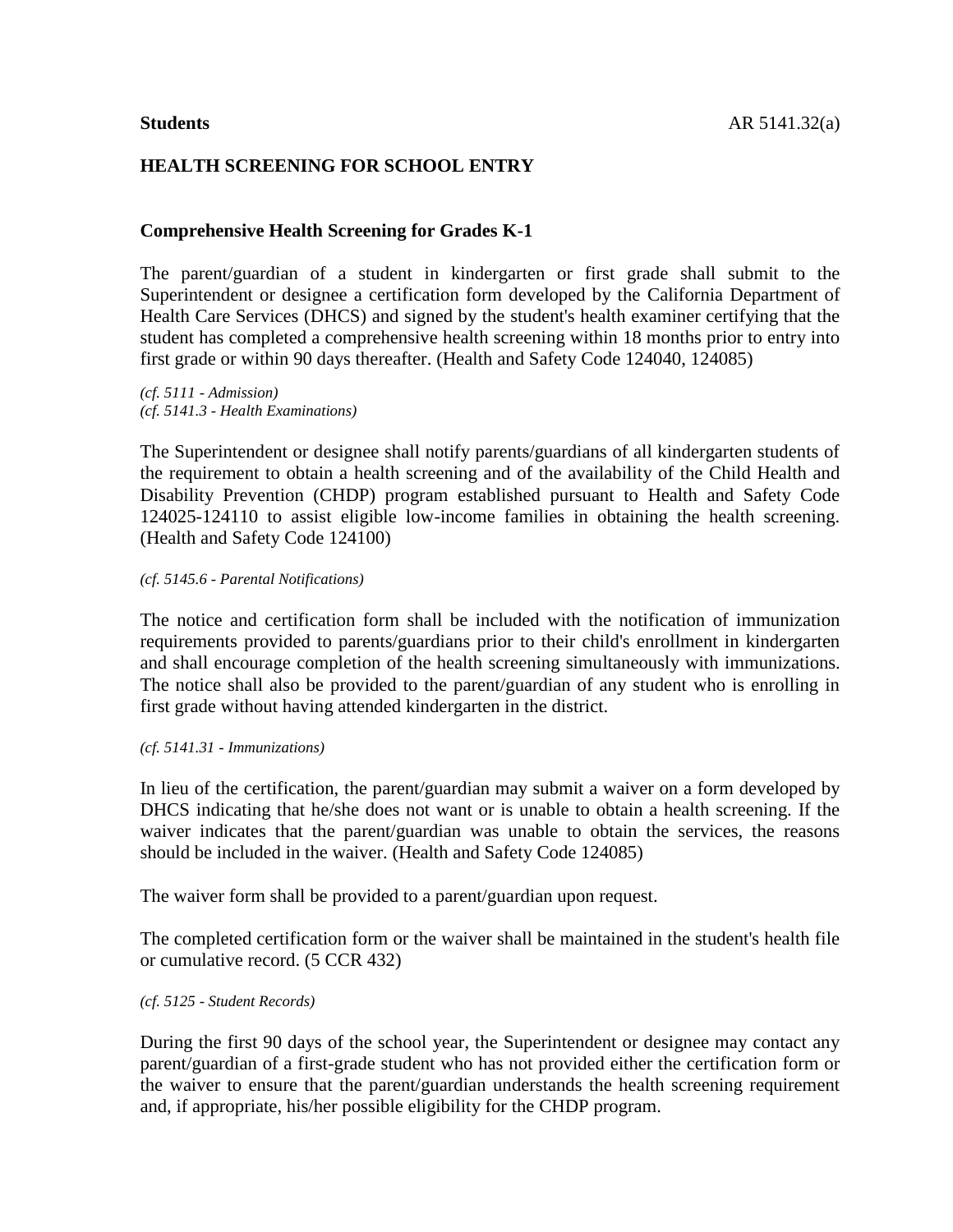# **HEALTH SCREENING FOR SCHOOL ENTRY** (continued)

The Superintendent or designee shall exclude from school, for not more than five school days, any first-grade student who does not present evidence of a health screening or a waiver on or before the 90th day after entering first grade. The exclusion shall begin on the 91st day after the student's entrance into the first grade, or if school is not in session, then on the next succeeding school day. (Health and Safety Code 124105)

The Superintendent or designee may exempt a student from exclusion when his/her parents/guardians have been contacted at least twice between the first day and the 90th day after the student's enrollment in first grade and the parents/guardians refuse to provide either a certification form or a waiver. (Health and Safety Code 124105)

*(cf. 5112.2 - Exclusions from Attendance)*

## **Oral Health Assessment for Grades K-1**

No later than May 31 of the relevant school year, the parent/guardian of a kindergarten student, or first-grade student who was not previously enrolled in kindergarten in a public school, shall certify that the student has received an oral health assessment. The oral health assessment shall have been performed by a licensed dentist or other authorized dental health professional no earlier than 12 months prior to the date of the student's initial enrollment. The parent/guardian shall submit to the Superintendent or designee a California Department of Education standardized form which has been completed and signed by the dental health professional. (Education Code 49452.8)

The Superintendent or designee shall notify parents/guardians of the oral health assessment requirement. The notification shall, at a minimum, consist of a letter that includes all of the following: (Education Code 49452.8)

- 1. An explanation of the administrative requirements of the law
- 2. Information on the importance of primary teeth
- 3. Information on the importance of oral health to overall health and to learning
- 4. A toll-free telephone number to request an application for Healthy Families, Medi-Cal, or other government-subsidized health insurance programs
- 5. Contact information for county public health departments
- 6. A statement of privacy applicable under state and federal laws and regulations

The notification and certification form shall be provided to parents/guardians when they register their child for school.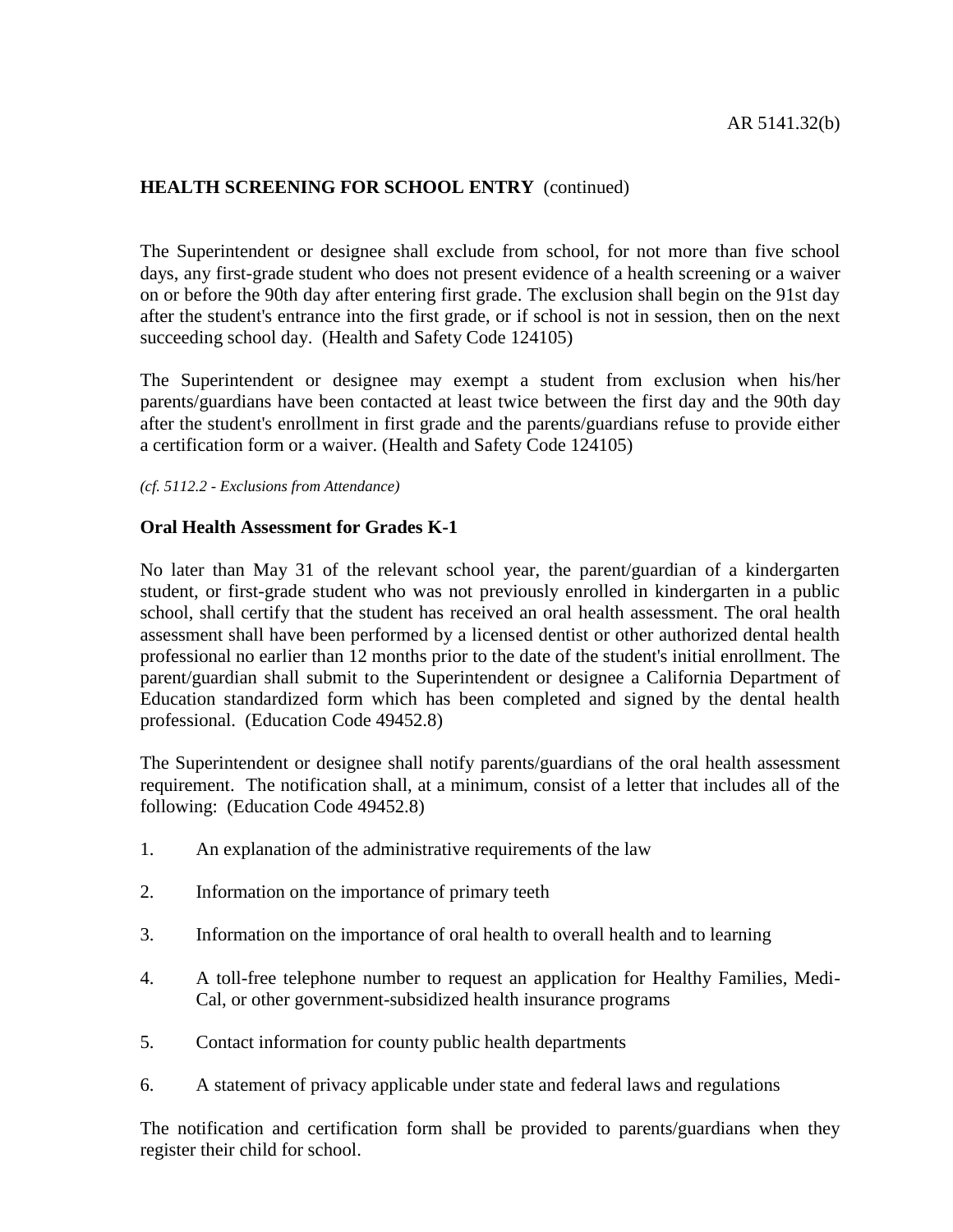# **HEALTH SCREENING FOR SCHOOL ENTRY** (continued)

The student may be excused from complying with the oral health assessment if his/her parent/guardian indicates on the standardized form that it could not be completed for any of the following reasons: (Education Code 49452.8)

- 1. Completion of an assessment poses an undue financial burden on the parent/guardian.
- 2. The parent/guardian lacks access to a licensed dentist or other dental health professional.
- 3. The parent/guardian does not consent to an assessment.

Students who are not assessed, or for whom the parents/guardians fail to return the standardized form, shall not be excluded from school attendance.

By December 31 of each year, the Superintendent or designee shall report data on oral health assessments to the county office of education in accordance with Education Code 49452.8.

The report shall also be provided to the Governing Board. The identity of any student shall not be included in the report.

*Legal Reference: (see next page)*